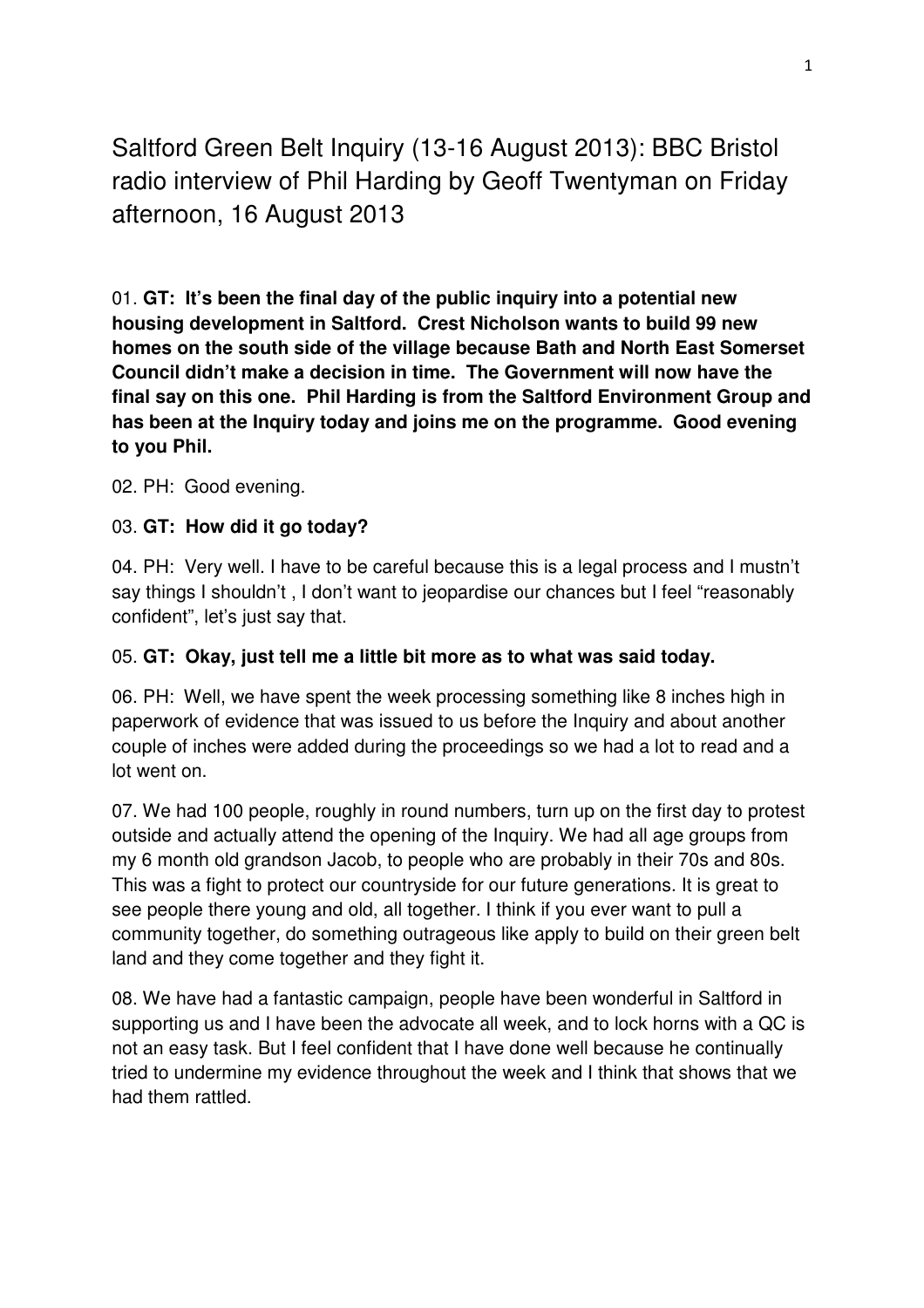09. **GT: Okay, I mean Ben Miller, Development Director of Crest Nicholson, has sent to us, we have a statement from him. It says there is a severe shortage of housing within Bath and North East Somerset and Manor Road has been identified as the most appropriate location for development. Development at Manor Road will help to maintain the health and vitality of existing village services and facilities as well as contribute towards improvements. That's what they are saying as the developer.** 

10. PH: Well I accept that. We want to protect the vitality and health of our local environment, it is so important. We may need to grow food on those fields in the future, we just don't know. If you think of what happened last year, that wet year, and how our food production went down drastically in the UK. We can't just go building on our farmland.

11. But quite apart from that, I must say, of course, we accept the need for new housing. The population is rising. That issue isn't being managed.

12. You have to be careful where you build housing, you need to consult the community, not just try and jump through the system and beat it. A very strong point we were making is that with planning applications like this, you really do need to do a proper [sustainability] appraisal beforehand to inform the decision-making process, reduce the risk of giving consent to unsustainable development - which is what we maintain this was - and to reduce the anxiety, stress and concern placed onto the community. It is a place-making plan that decides where housing goes, not for a developer.

13. The strength of feeling in Saltford was huge and the stress people have gone through. There has been a housing blight on house sales. People have been actually ill; they couldn't attend the inquiry because they felt so ill about the whole thing. Stress was huge so we really must get this right in this country. To build new houses is great, put new housing on brownfield sites, but don't wreck the countryside, don't wreck our farmland. Put them in the right place and consult people before you decide where you put them.

14. My theme was that "destroying greenbelt agricultural land for immediate" economic gain is like burning your children's inheritance to cook a single meal". It is the wrong thing to do, building on our agricultural land.

# 15. **GT: Okay, but what you miss there in your three lines there is that you are not going to alleviate the housing shortage crisis, are you?**